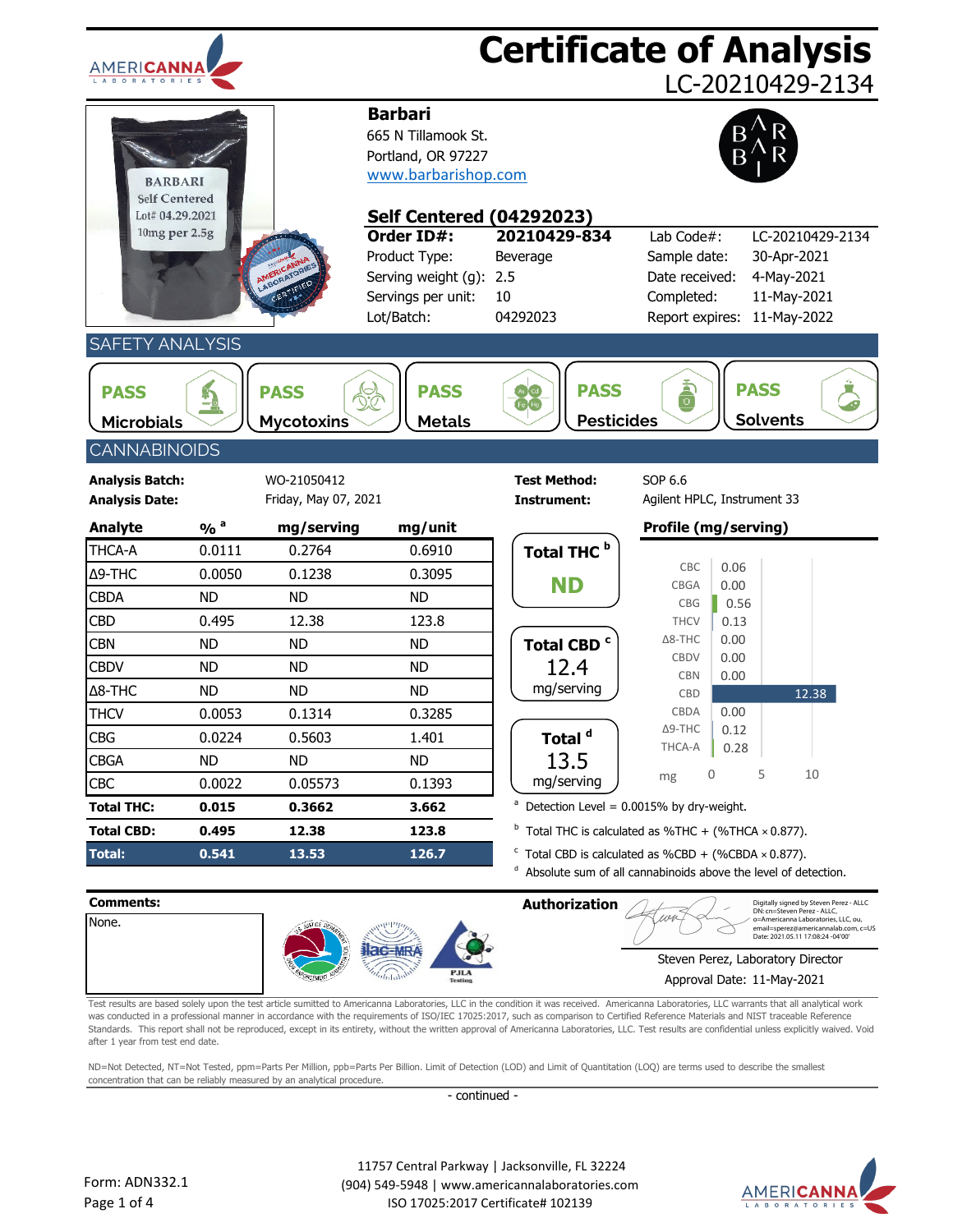

## **Certificate of Analysis**

LC-20210429-2134

| <b>BARBARI</b><br><b>Self Centered</b><br>Lot# 04.29.2021<br>10mg per 2.5g |                                         |
|----------------------------------------------------------------------------|-----------------------------------------|
|                                                                            | AMERICANNA<br>LABORATORIES<br>CERTIFIED |

### **Barbari**

665 N Tillamook St. Portland, OR 97227 [www.barbarishop.com](http://www.teatagsandthings.com/)



| Lot# 04.29.2021                                                                                                                                                                                                                                                                                                                                                                                                                                                                                                                                                                                                               |                                                                                                                         | <b>Self Centered</b><br>(04292023)                                                     |                                                   |                                                                               |                                                                                                                                                 |
|-------------------------------------------------------------------------------------------------------------------------------------------------------------------------------------------------------------------------------------------------------------------------------------------------------------------------------------------------------------------------------------------------------------------------------------------------------------------------------------------------------------------------------------------------------------------------------------------------------------------------------|-------------------------------------------------------------------------------------------------------------------------|----------------------------------------------------------------------------------------|---------------------------------------------------|-------------------------------------------------------------------------------|-------------------------------------------------------------------------------------------------------------------------------------------------|
| $10mg$ per $2.5g$                                                                                                                                                                                                                                                                                                                                                                                                                                                                                                                                                                                                             | ABORATORIE                                                                                                              | Order ID#:<br>Product Type:<br>Serving weight (g):<br>Servings per unit:<br>Lot/Batch: | 20210429-834<br>Beverage<br>2.5<br>10<br>04292023 | Lab Code#:<br>Sample date:<br>Date received:<br>Completed:<br>Report expires: | LC-20210429-2134<br>30-Apr-2021<br>4-May-2021<br>11-May-2021<br>11-May-2022                                                                     |
| MICROBIAL CONTAMINANTS                                                                                                                                                                                                                                                                                                                                                                                                                                                                                                                                                                                                        |                                                                                                                         |                                                                                        |                                                   |                                                                               |                                                                                                                                                 |
| <b>Analysis Batch:</b><br><b>Analysis Date:</b>                                                                                                                                                                                                                                                                                                                                                                                                                                                                                                                                                                               | WO-21050408<br>Friday, May 07, 2021                                                                                     |                                                                                        | <b>Test Method:</b><br>Instrument:                | SOP 6.11<br>Agilent AriaMX, Instrument 38                                     |                                                                                                                                                 |
| <b>TEST</b>                                                                                                                                                                                                                                                                                                                                                                                                                                                                                                                                                                                                                   |                                                                                                                         | <b>REPORT</b>                                                                          | <b>RESULT</b>                                     | <b>SPECIFICATION</b>                                                          |                                                                                                                                                 |
| Shiga toxin-producing E.coli (STEC)<br>Salmonella<br>Listeria                                                                                                                                                                                                                                                                                                                                                                                                                                                                                                                                                                 |                                                                                                                         | Pass<br>Pass<br>Pass                                                                   | Not present<br>Not present<br>Not present         | Not present in 1 g<br>Not present in 1 g<br>Not present in 1 g                |                                                                                                                                                 |
| <b>MYCOTOXINS</b>                                                                                                                                                                                                                                                                                                                                                                                                                                                                                                                                                                                                             |                                                                                                                         |                                                                                        |                                                   |                                                                               |                                                                                                                                                 |
| <b>Analysis Batch:</b><br><b>Analysis Date:</b>                                                                                                                                                                                                                                                                                                                                                                                                                                                                                                                                                                               | WO-21050411<br>Wednesday, May 05, 2021                                                                                  |                                                                                        | <b>Test Method:</b><br>Instrument:                | SOP 6.7<br>Agilent LC-MS/MS, Instrument 32                                    |                                                                                                                                                 |
| <b>ANALYTE</b>                                                                                                                                                                                                                                                                                                                                                                                                                                                                                                                                                                                                                | <b>REPORT</b>                                                                                                           | <b>RESULT</b>                                                                          | <b>ACTION LIMIT</b>                               | <b>LOD</b>                                                                    | <b>UNIT</b>                                                                                                                                     |
| Aflatoxin, Total<br>Ochratoxin A<br>* Total Aflatoxin includes B1, B2, G1 and G2.                                                                                                                                                                                                                                                                                                                                                                                                                                                                                                                                             | Pass<br>Pass                                                                                                            | <b>ND</b><br><b>ND</b>                                                                 | 0.020<br>0.020                                    | 0.005<br>0.005                                                                | $\mu$ g/g<br>$\mu$ g/g                                                                                                                          |
| <b>HEAVY METALS</b>                                                                                                                                                                                                                                                                                                                                                                                                                                                                                                                                                                                                           |                                                                                                                         |                                                                                        |                                                   |                                                                               |                                                                                                                                                 |
|                                                                                                                                                                                                                                                                                                                                                                                                                                                                                                                                                                                                                               |                                                                                                                         |                                                                                        |                                                   |                                                                               |                                                                                                                                                 |
| <b>Analysis Batch:</b><br><b>Analysis Date:</b>                                                                                                                                                                                                                                                                                                                                                                                                                                                                                                                                                                               | WO-21050410<br>Friday, May 07, 2021                                                                                     |                                                                                        | <b>Test Method:</b><br>Instrument:                | SOP 6.10<br>Agilent ICP/MS, Instrument 37                                     |                                                                                                                                                 |
| <b>ELEMENT</b>                                                                                                                                                                                                                                                                                                                                                                                                                                                                                                                                                                                                                | <b>REPORT</b>                                                                                                           | <b>RESULT</b>                                                                          | <b>ACTION LIMIT</b>                               | <b>LOD</b>                                                                    | <b>UNIT</b>                                                                                                                                     |
| Lead<br>Arsenic<br>Mercury<br>Cadmium                                                                                                                                                                                                                                                                                                                                                                                                                                                                                                                                                                                         | Pass<br>Pass<br>Pass<br>Pass                                                                                            | 0.201<br><b>ND</b><br>0.006<br><b>ND</b>                                               | 0.50<br>1.5<br>3.0<br>0.50                        | 0.050<br>0.050<br>0.005<br>0.050                                              | $\mu$ g/g<br>$\mu$ g/g<br>$\mu$ g/g<br>$\mu$ g/g                                                                                                |
| <b>Comments:</b>                                                                                                                                                                                                                                                                                                                                                                                                                                                                                                                                                                                                              |                                                                                                                         |                                                                                        | Authorization                                     |                                                                               | Digitally signed by Steven Perez - ALLC                                                                                                         |
| None.                                                                                                                                                                                                                                                                                                                                                                                                                                                                                                                                                                                                                         |                                                                                                                         |                                                                                        |                                                   |                                                                               | DN: cn=Steven Perez - ALLC,<br>o=Americanna Laboratories, LLC, ou,<br>email=sperez@americannalab.com, c=US<br>Date: 2021.05.11 17:08:42 -04'00' |
|                                                                                                                                                                                                                                                                                                                                                                                                                                                                                                                                                                                                                               |                                                                                                                         | <b>PJLA</b>                                                                            |                                                   | Approval Date: 11-May-2021                                                    | Steven Perez, Laboratory Director                                                                                                               |
| Test results are based solely upon the test article sumitted to Americanna Laboratories, LLC in the condition it was received. Americanna Laboratories, LLC warrants that all analytical work<br>was conducted in a professional manner in accordance with the requirements of ISO/IEC 17025:2017, such as comparison to Certified Reference Materials and NIST traceable Reference<br>Standards. This report shall not be reproduced, except in its entirety, without the written approval of Americanna Laboratories, LLC. Test results are confidential unless explicitly waived. Void<br>after 1 year from test end date. |                                                                                                                         |                                                                                        |                                                   |                                                                               |                                                                                                                                                 |
| NA=Not Available or Applicable, ND=Not Detected, NT=Not Tested, ppm=Parts Per Million, ppb=Parts Per Billion. Limit of Detection (LOD) and Limit of Quantitation (LOQ) are terms used to<br>describe the smallest concentration that can be reliably measured by an analytical procedure.                                                                                                                                                                                                                                                                                                                                     |                                                                                                                         |                                                                                        |                                                   |                                                                               |                                                                                                                                                 |
|                                                                                                                                                                                                                                                                                                                                                                                                                                                                                                                                                                                                                               |                                                                                                                         | - continued -                                                                          |                                                   |                                                                               |                                                                                                                                                 |
|                                                                                                                                                                                                                                                                                                                                                                                                                                                                                                                                                                                                                               |                                                                                                                         |                                                                                        | 11757 Central Parkway   Jacksonville, FL 32224    |                                                                               |                                                                                                                                                 |
| orm: ADN332.1-<br>age 2 of 4                                                                                                                                                                                                                                                                                                                                                                                                                                                                                                                                                                                                  | (904) 549-5948   www.americannalaboratories.com<br>AMERICA<br>ISO 17025:2017 Certificate# 102139<br>L A B O R A T O R I |                                                                                        |                                                   |                                                                               |                                                                                                                                                 |

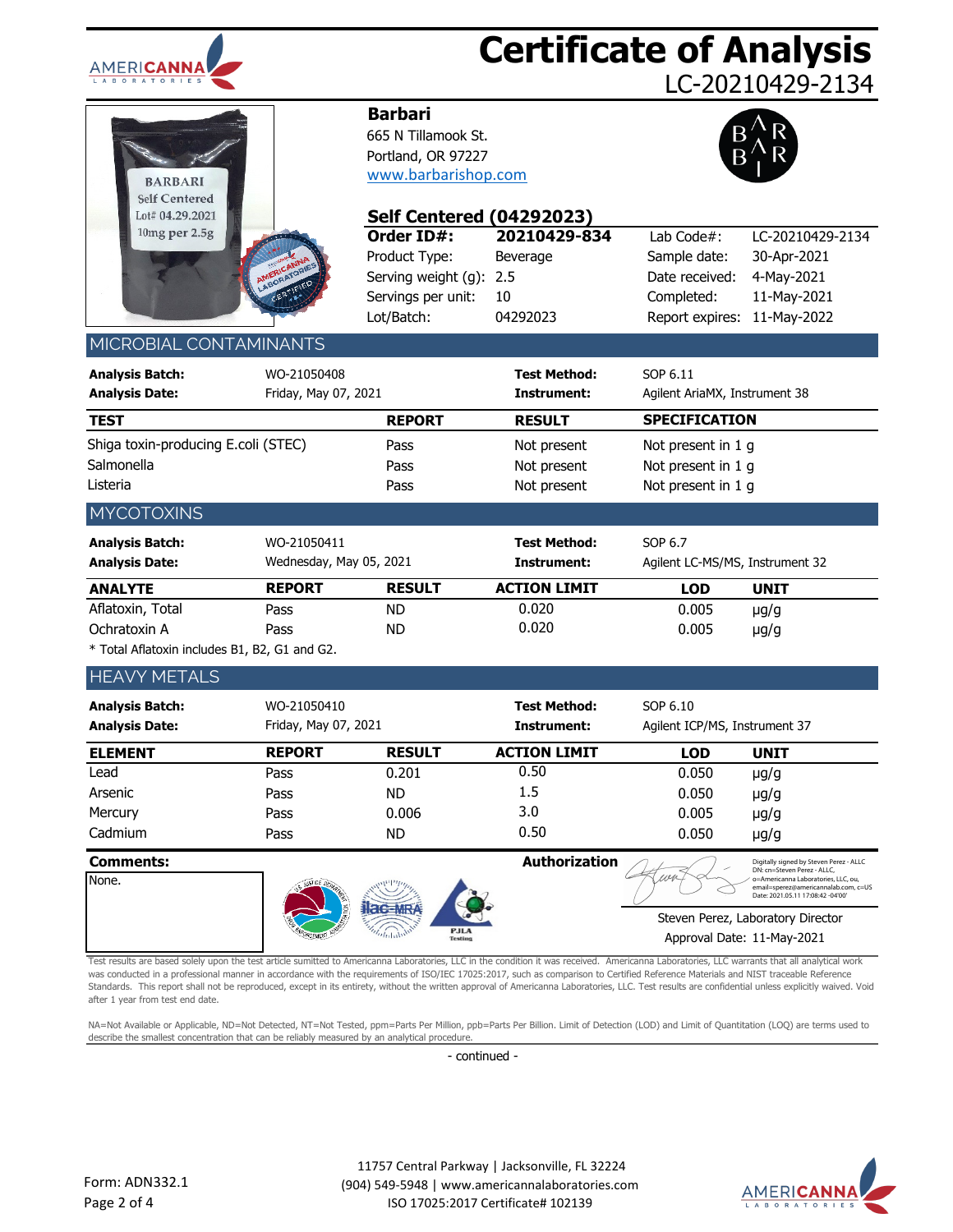

# **Certificate of Analysis**

LC-20210429-2134



#### **Barbari**

665 N Tillamook St. Portland, OR 97227 [www.barbarishop.com](http://www.teatagsandthings.com/)



#### **Self Centered (04292023)**

| Order ID#:                 | 20210429-834 | Lab Code $#$ :              | LC-20210429-2134 |
|----------------------------|--------------|-----------------------------|------------------|
| Product Type:              | Beverage     | Sample date:                | 30-Apr-2021      |
| Serving weight $(q)$ : 2.5 |              | Date received:              | 4-May-2021       |
| Servings per unit:         | -10          | Completed:                  | 11-May-2021      |
| Lot/Batch:                 | 04292023     | Report expires: 11-May-2022 |                  |

#### Sample date: 30-Apr-2021 Date received: 4-May-2021 Completed: 11-May-2021 Report expires: 11-May-2022 Lab Code#:

**PESTICIDES** 

| <b>Analyte</b>         | <b>Action Level</b> | Result (µg/g)                                 | Analyte             | <b>Action Level</b> | Result $(\mu g/g)$                            |
|------------------------|---------------------|-----------------------------------------------|---------------------|---------------------|-----------------------------------------------|
| Abamectin              | 0.30                | <b>ND</b><br>$-$ Pass                         | Hexythiazox         | 2.00                | $ND -$<br>Pass                                |
| Acephate               | 3.00                | Pass<br>ND.<br>$\blacksquare$                 | Imazalil            | 0.10                | Pass<br><b>ND</b>                             |
| Acequinocyl            | 2.00                | <b>ND</b><br>Pass<br>$\blacksquare$           | Imidacloprid        | 1.00                | <b>ND</b><br>Pass<br>$\overline{\phantom{a}}$ |
| Acetamiprid            | 3.00                | <b>ND</b><br>Pass<br>$\overline{\phantom{a}}$ | Kresoxim methvl     | 1.00                | <b>ND</b><br>Pass<br>$\overline{\phantom{a}}$ |
| Aldicarb               | 0.10                | <b>ND</b><br>Pass<br>$\blacksquare$           | Malathion           | 3.00                | <b>ND</b><br>Pass<br>$\overline{\phantom{a}}$ |
| Azoxystrobin           | 3.00                | <b>ND</b><br>Pass<br>$\overline{\phantom{a}}$ | Metalaxyl           | 0.10                | <b>ND</b><br>Pass<br>$\overline{\phantom{a}}$ |
| Bifenazate             | 3.00                | <b>ND</b><br>Pass<br>$\blacksquare$           | Methiocarb          | 0.10                | <b>ND</b><br>Pass<br>$\blacksquare$           |
| Carbaryl               | 0.50                | Pass<br><b>ND</b><br>$\overline{\phantom{a}}$ | Methomvl            | 0.10                | <b>ND</b><br>Pass<br>$\overline{\phantom{a}}$ |
| Carbofuran             | 0.10                | <b>ND</b><br>Pass<br>$\overline{\phantom{a}}$ | Mevinphos $(I/II)$  | 0.10                | <b>ND</b><br>Pass<br>$\overline{\phantom{a}}$ |
| Chlorantraniliprole    | 3.00                | <b>ND</b><br>Pass                             | Myclobutanil        | 3.00                | <b>ND</b><br>Pass                             |
| Chlorfenapyr           | 0.05                | Pass<br><b>ND</b><br>$\overline{\phantom{a}}$ | Naled               | 0.50                | <b>ND</b><br>Pass<br>$\overline{\phantom{a}}$ |
| Chlorpyrifos           | 0.10                | <b>ND</b><br>Pass<br>$\overline{\phantom{a}}$ | Oxamyl              | 1.50                | <b>ND</b><br>Pass<br>$\overline{\phantom{a}}$ |
| Coumaphos              | 0.10                | <b>ND</b><br>Pass<br>$\overline{\phantom{a}}$ | Phosmet             | 0.20                | <b>ND</b><br>Pass<br>$\overline{\phantom{a}}$ |
| Cypermethrin           | 1.00                | <b>ND</b><br>Pass<br>$\overline{\phantom{a}}$ | Piperonyl butoxide  | 3.00                | <b>ND</b><br>Pass<br>$\overline{\phantom{a}}$ |
| Daminozide             | 0.10                | <b>ND</b><br>Pass<br>$\blacksquare$           | Prallethrin         | 0.40                | <b>ND</b><br>Pass                             |
| Diazinon               | 0.20                | Pass<br><b>ND</b><br>$\overline{\phantom{a}}$ | Propiconazole       | 1.00                | <b>ND</b><br>Pass<br>$\blacksquare$           |
| <b>Dichlorvos</b>      | 0.10                | <b>ND</b><br>Pass<br>$\overline{\phantom{a}}$ | Propoxur            | 2.10                | Pass<br><b>ND</b>                             |
| Dimethoate             | 0.10                | <b>ND</b><br>Pass<br>$\overline{\phantom{a}}$ | Pyrethrins          | 1.00                | <b>ND</b><br>Pass<br>$\overline{\phantom{a}}$ |
| Dimethomorph (I/II)    | 3.00                | Pass<br><b>ND</b><br>$\overline{\phantom{a}}$ | Pyridaben           | 3.00                | Pass<br>ND.<br>$\overline{\phantom{a}}$       |
| Ethoprophos            | 0.10                | ND.<br>Pass<br>$\blacksquare$                 | Spinetoram (J/L)    | 3.00                | ND<br>Pass<br>$\blacksquare$                  |
| Etofenprox             | 0.10                | <b>ND</b><br>Pass<br>$\overline{\phantom{a}}$ | Spinosad $A + D$    | 3.00                | <b>ND</b><br>Pass                             |
| Etoxazole              | 1.50                | <b>ND</b><br>Pass<br>$\overline{\phantom{a}}$ | Spiromesifen        | 3.00                | <b>ND</b><br>Pass<br>$\overline{\phantom{a}}$ |
| Fenhexamid             | 3.00                | <b>ND</b><br>Pass<br>$\overline{\phantom{a}}$ | Spirotetramat       | 3.00                | <b>ND</b><br>Pass<br>$\overline{\phantom{a}}$ |
| Fenoxycarb             | 0.10                | Pass<br><b>ND</b><br>$\overline{\phantom{a}}$ | Spiroxamine (I/II)  | 0.10                | Pass<br><b>ND</b><br>$\overline{\phantom{a}}$ |
| Fenpyroximate          | 2.00                | <b>ND</b><br>Pass<br>$\overline{a}$           | Tebuconazole        | 1.00                | <b>ND</b><br>Pass                             |
| Fipronil               | 0.10                | <b>ND</b><br>Pass<br>$\overline{\phantom{a}}$ | Thiacloprid         | 0.10                | <b>ND</b><br>Pass<br>$\overline{\phantom{a}}$ |
| Flonicamid             | 2.00                | Pass<br><b>ND</b><br>$\overline{\phantom{a}}$ | Thiamethoxam        | 1.00                | <b>ND</b><br>Pass<br>$\overline{\phantom{a}}$ |
| Fludioxonil            | 3.00                | ND.<br>Pass<br>$\blacksquare$                 | Trifloxystrobin     | 3.00                | Pass<br>ND.<br>$\blacksquare$                 |
| <b>Analysis Batch:</b> | WO-21050411         |                                               | <b>Test Method:</b> | SOP 6.7             |                                               |

None.

Wednesday, May 05, 2021

**Comments: Authorization**

**Analysis Date: Instrument:** Agilent LC-MS/MS, Instrument 32

Digitally signed by Steven Perez - ALLC<br>DN: cn=Steven Perez - ALLC,<br>o=Americanna Laboratories, LLC, ou o=Americanna Laboratories, LLC, ou, email=sperez@americannalab.com, c=US

Steven Perez, Laboratory Director Date: 2021.05.11 17:08:57 -04'00'

Approval Date: 11-May-2021

Test results are based solely upon the test article sumitted to Americanna Laboratories, LLC in the condition it was received. Americanna Laboratories, LLC warrants that all analytical work was conducted in a professional manner in accordance with the requirements of ISO/IEC 17025:2017, such as comparison to Certified Reference Materials and NIST traceable Reference Standards. This report shall not be reproduced, except in its entirety, without the written approval of Americanna Laboratories, LLC. Test results are confidential unless explicitly waived. Void after 1 year from test end date. **Authorization**<br>
Digitally signed by Steven Perez ALLC<br>
The constress that the condition is the condition of the condition of the condition of the condition of the condition of the condition of the condition of the conditi

NA=Not Available or Applicable, ND=Not Detected, NT=Not Tested, ppm=Parts Per Million, ppb=Parts Per Billion. Limit of Detection (LOD) and Limit of Quantitation (LOQ) are terms used to describe the smallest concentration that can be reliably measured by an analytical procedure.

- continued -